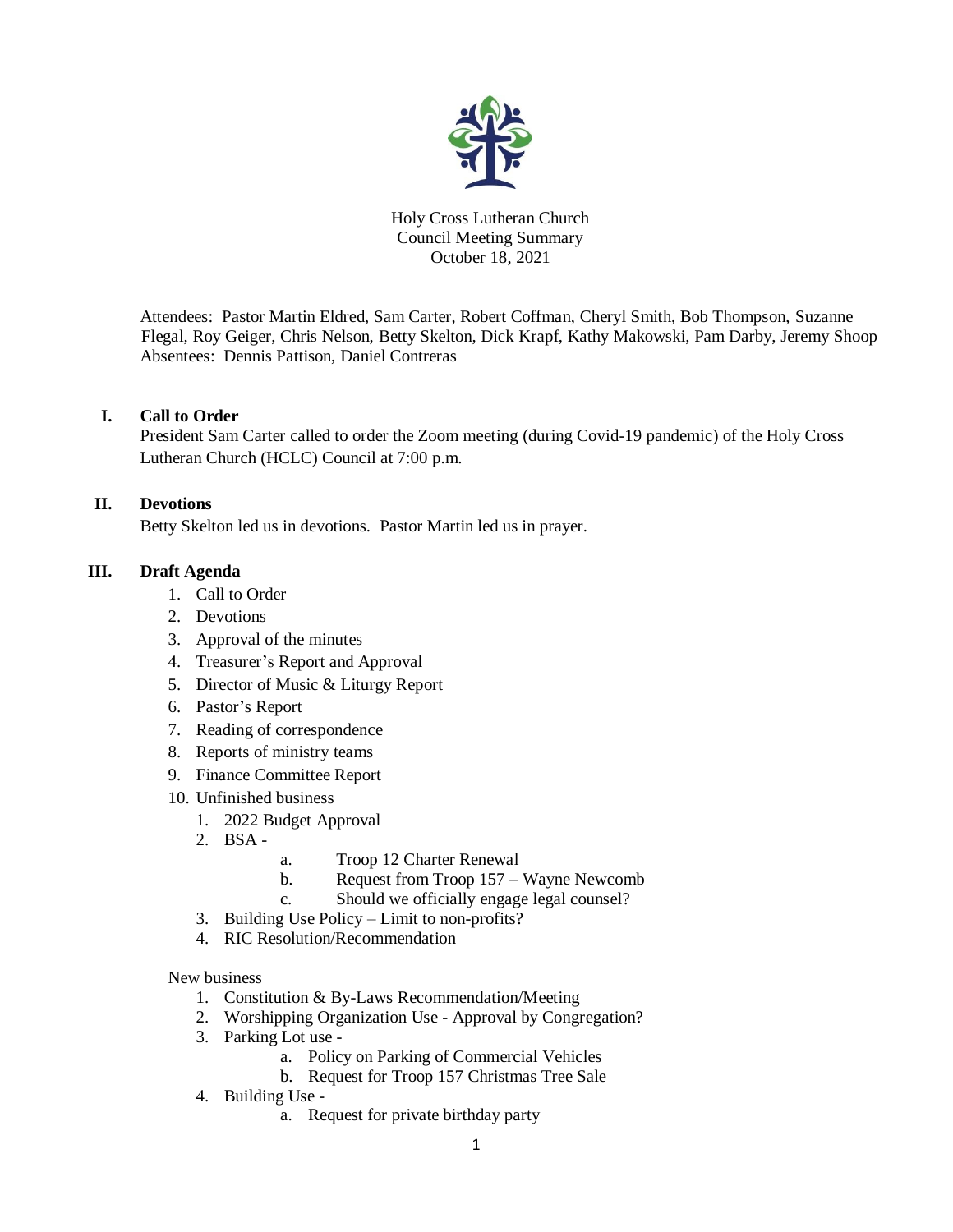- b. Limit use to religious & non-profits?
- c. Require Certificate of Insurance Naming HCLC as Add'l Insured?
- 11. Closing prayer
- 12. Adjournment

# **IV. Approval of Summary**

Suzanne Flegal moved approval of the September summary. Betty Skelton seconded. The motion carried unanimously.

# **Treasurer's Report**

Bob Thompson submitted his report prior to the meeting. He noted that this year's year-to-date donations have been unbelievable and we are looking good.

## **V. Director of Music and Liturgy Report**

Jeremy Shoop sent his written report before the meeting. He reminded people that Beer and Carols has been scheduled on December  $14<sup>th</sup>$  at Jimmy's Old Town Tavern in Herndon. The Sanctuary Choir will begin practicing in November and will sing at the First Sunday of Advent service in December.

## **VI. Pastor's Report**

Pastor Martin sent out his report prior to the meeting. He provided an overview of the beginning of the book Council has been asked to read entitled *Canoeing the Mountains*.

## **VII. Reports of Ministry Teams**

**Outreach** – Suzanne Flegal sent out her report and had no additional comments.

**Worship** – Kathy Makowski had nothing to add to her report.

**Education** – Betty Skelton submitted her report. She added that if the weather supports an event in December, a St. Lucia celebration will be held.

**Stewardship** – Chris Nelson noted that he will go into the church to review the pledge cards.

**Property** – Sam Carter changed the filters in the air conditioning unit. Deb Reilly is trying to organize a work day on November  $7<sup>th</sup>$ . Pest control has notified us that the bushes around the exterior need to be trimmed back to prevent rodents from getting inside the building.

**Finance** - Rob Coffman thanked Sam for getting out the budget. The recommended changes in the budget are: ministry, personnel (increased salaries 3% for staff; 1% for nursery attendant and 2% for bookkeeper). The Synod benevolence has been brought back and was increased by 50%. Suzanne Flegal moved to approve the budget as proposed. Roy Geiger seconded. There was no discussion and the budget is approved unanimously.

### **Unfinished Business**

Troop 12 Charter renewal. Troop 157 currently meeting at UMUC is looking for a new church home. However, they were just told that they may meet at UMUC for another year. Sam Carter has been working with someone he knows about the legal side of the troop meeting at HCLC. We should be covered, if one of the active leaders is present during meetings. We are taking a calculated risk with disabled kids. It is recommended that we follow the method as building use and not a charter. Roy Geiger raised a question regarding family members participating. If someone from our congregation is a member of Troop 12, they